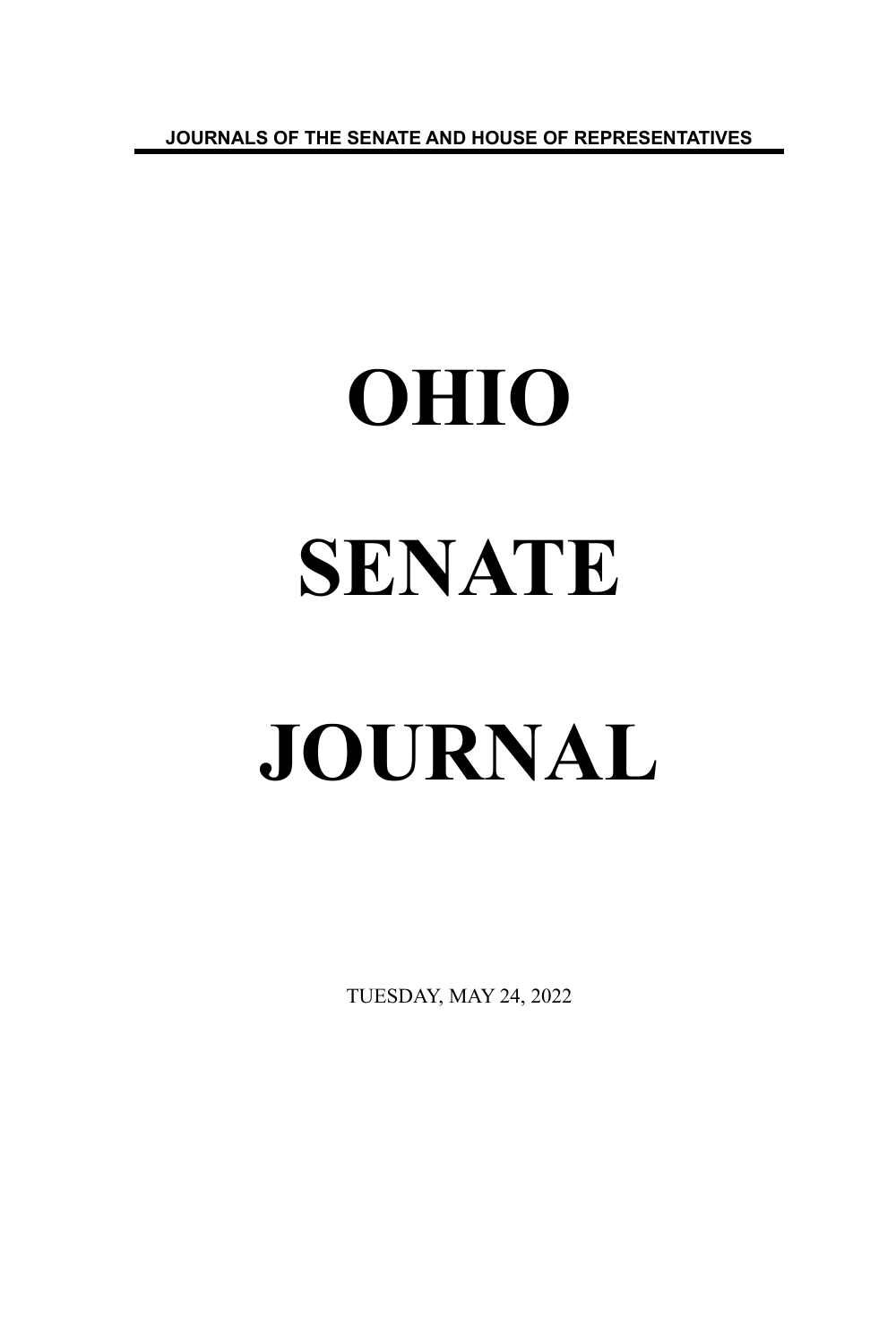### ONE HUNDRED FIFTY-FIRST DAY Senate Chamber, Columbus, Ohio **Tuesday, May 24, 2022, 9:30 a.m.**

The Senate met pursuant to adjournment.

Pursuant to Senate Rule No. 3, the Clerk called the Senate to order.

Senator O'Brien was selected to preside according to the rule.

The journal of the last legislative day was read and approved.

### **REPORTS OF STANDING AND SELECT COMMITTEES**

Senator Gavarone submitted the following report:

The standing committee on Local Government and Elections, to which was referred **S. B. No. 299-**Senator Schaffer having had the same under consideration, reports it back with the following amendment and recommends its passage when so amended.

Delete lines 111 through 113

In line 114, delete "**4**" and insert "**3**"

- YES 5: THERESA GAVARONE, SANDRA O'BRIEN, JERRY C. CIRINO, STEPHANIE KUNZE, NATHAN H. MANNING
- NO 1: VERNON SYKES

The question being, "Shall the report of the committee be accepted?" The report of the committee was accepted.

### **INTRODUCTION AND FIRST CONSIDERATION OF BILLS**

The following bills were introduced and considered for the first time:

**S. B. No. 341 -** Senator Schuring.

To amend sections 122.85, 5726.55, 5726.98, 5733.59, 5747.66, 5747.98, 5751.54, and 5751.98 and to enact sections 122.852, 5726.58, 5747.67, and 5751.55 of the Revised Code to modify the film and theater tax credit and to authorize a tax credit for capital improvement projects relating to the film and theater industries.

**S. B. No. 342 -** Senators Schuring, Lang.

To enact section 4517.262 of the Revised Code to generally exempt a motor vehicle dealer from liability for the contents of a third-party motor vehicle history report.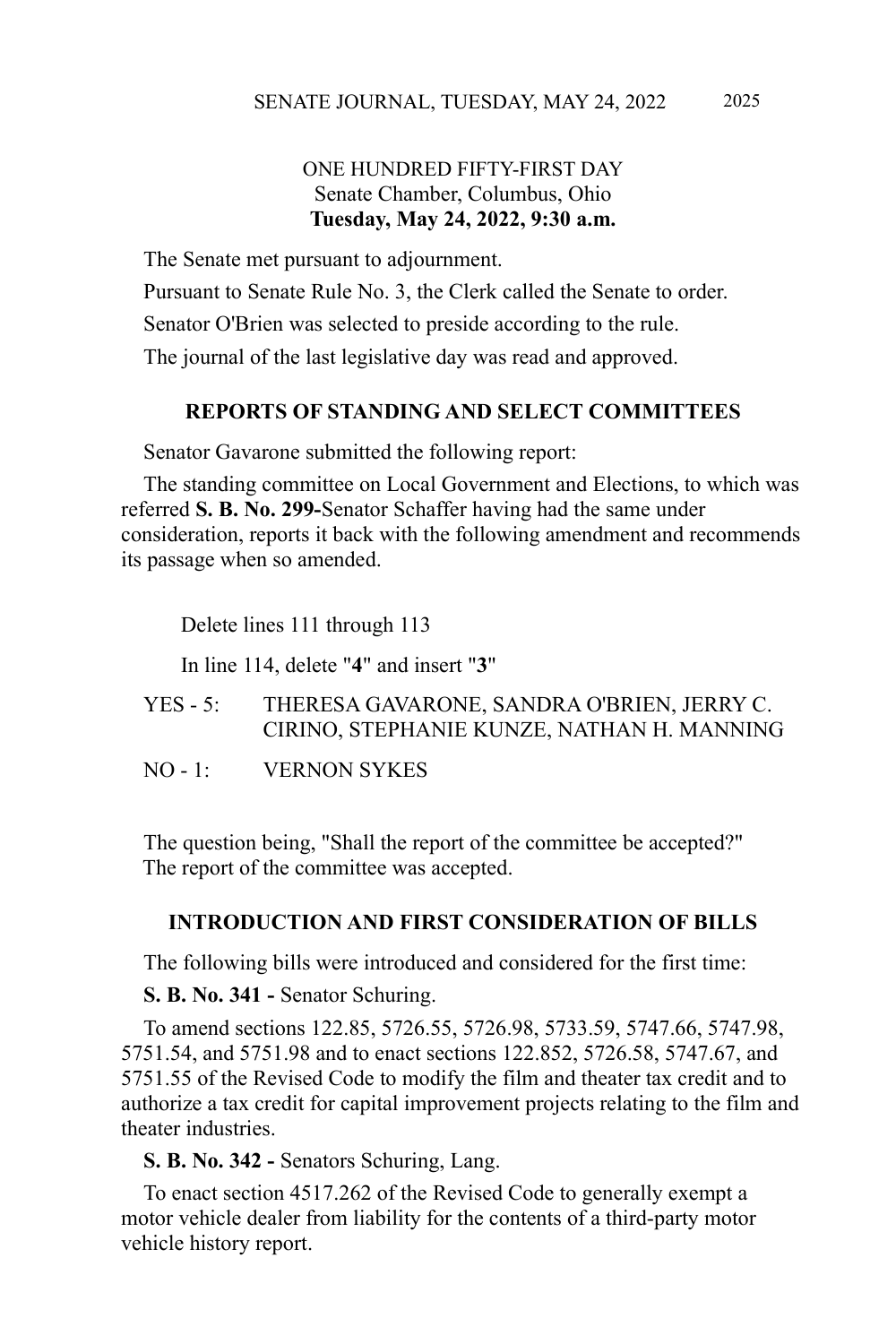# **S. B. No. 343 -** Senator Dolan.

To declare the General Assembly's intent to enact legislation making capital appropriations for the biennium ending June 30, 2024.

### **S. B. No. 344 -** Senator Schuring.

To amend sections 107.036 and 5747.98 and to enact section 122.91 of the Revised Code to create the Ohio community revitalization program, authorizing nonrefundable income tax credits for undertaking community projects.

### **OFFERING OF RESOLUTIONS**

Pursuant to Senate Rule No. 54, the following resolutions were offered:

**S. R. No. 356** - Senator Blessing.

Honoring Raegan Briggs on winning a 2022 State Wrestling Championship.

**S. R. No. 357** - Senator Blessing.

Honoring Chloe Dearwester on winning a 2022 State Wrestling Championship.

The question being, "Shall the resolutions listed under the President's prerogative be adopted?"

So the resolutions were adopted.

### **Message from the House of Representatives**

Mr. President:

I am directed to inform you that the House of Representatives has concurred in the passage of the following bill:

### **Sub. S. B. No. 15** -Senator Wilson

Cosponsors: Senators Brenner, Schuring, Blessing, Cirino, Craig, Fedor, Gavarone, Hackett, Huffman, S., Lang, O'Brien, Peterson, Roegner, Schaffer, Sykes, Yuko Representatives Abrams, Carruthers, Galonski, Grendell, Hillyer, John, Johnson, Jones, Kick, McClain, Patton, Seitz, Sheehy, Stephens, Swearingen, Wiggam, Young, T.

To enact sections 301.221, 319.41, 321.50, 507.14, 733.82, 3354.101, 3357.101, 3358.061, 3375.361, and 6119.61 of the Revised Code to change the circumstances in which certain fiscal officers may be held liable for a loss of public funds.

As a substitute bill, in which the concurrence of the Senate is requested.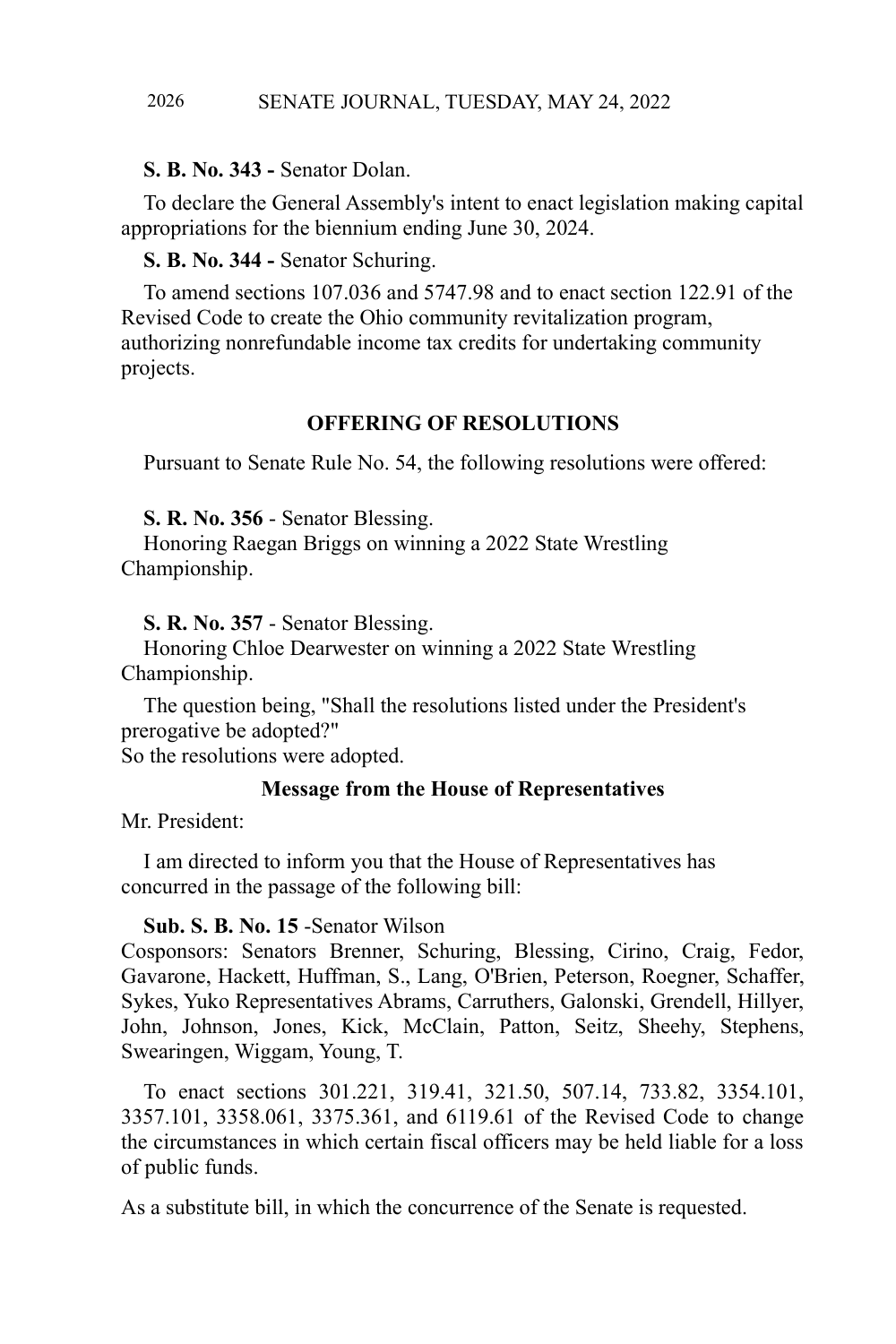Attest: Bradley J. Young, Clerk.

Said amendments were laid over under the rule.

# **Message from the House of Representatives**

Mr. President:

I am directed to inform you that the House of Representatives has concurred in the passage of the following bill:

**Am. S. B. No. 236** -Senators Wilson, Lang

Cosponsors: Senators Reineke, Cirino, Brenner, Blessing, Hackett, Hottinger, Johnson, McColley, Peterson, Romanchuk, Rulli, Schaffer, Thomas, Yuko Representatives Hicks-Hudson, Lampton, Lepore-Hagan, Miller, J., Miranda, Seitz, West

To amend sections 1345.81 and 3901.41 of the Revised Code to enable insurers using an online platform to automatically enroll purchasers in digital communications and to modify a requirement regarding the use of salvage motor vehicle parts in repairs.

With the following additional amendments, in which the concurrence of the Senate is requested.

In line 1 of the title, delete "section" and insert "sections 1345.81 and"

In line 4 of the title, after "communications" insert "and to modify a requirement regarding the use of salvage motor vehicle parts in repairs"

In line 5, delete "section" and insert "sections 1345.81 and"

After line 6, insert:

**"Sec. 1345.81.** (A) As used in this section:

(1) "Aftermarket crash part" means a replacement for any of the nonmechanical sheet metal or plastic parts that generally constitute the exterior of a motor vehicle, including inner and outer panels.

(2) "Nonoriginal equipment manufacturer aftermarket crash part" or "non-OEM aftermarket crash part" means any aftermarket crash part that is not made by or for the manufacturer of the motor vehicle.

(3) "Repair facility" means any motor vehicle dealer, garage, body shop, or other commercial entity that undertakes the repair or replacement of those parts that generally constitute the exterior of a motor vehicle.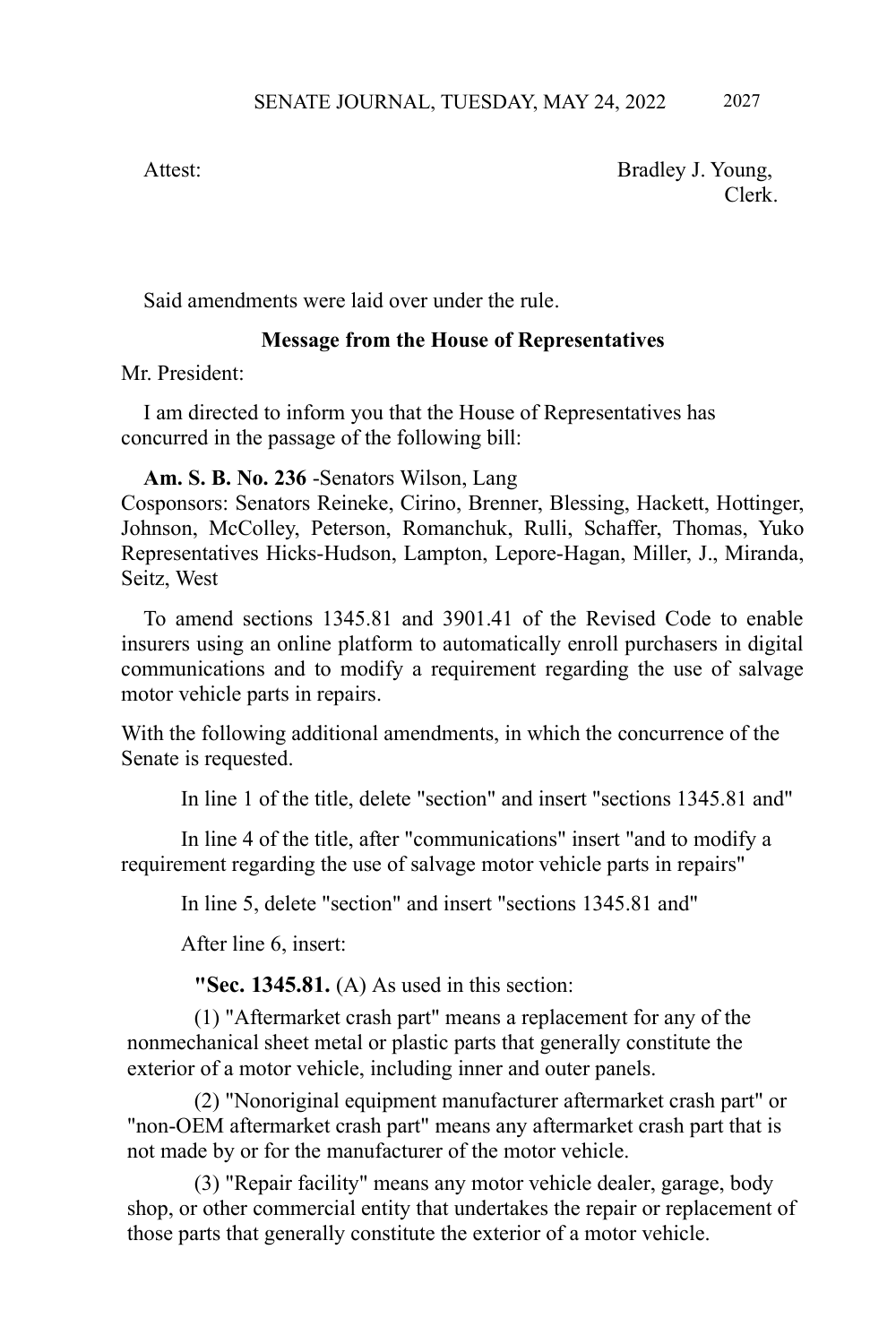(4) "Installer" means any individual who actually performs the work of replacing or repairing parts of a motor vehicle.

(5) "Insurer" means any individual serving as an agent or authorized representative of an insurance company, involved with the coverage for repair of the motor vehicle in question.

(B) Any insurer who provides an estimate for the repair of a motor vehicle based in whole or in part upon the use of any non-OEM aftermarket crash part in the repair of the motor vehicle and any repair facility or installer who intends to use a non-OEM aftermarket crash part in the repair of a motor vehicle shall comply with the following provisions, as applicable:

(1) If the person requesting the repair chooses to receive a written estimate, the insurer, repair facility, or installer providing the estimate shall identify, clearly in the written estimate, each non-OEM aftermarket crash part and shall contain a written notice with the following language in tenpoint or larger type: "This estimate has been prepared based upon the use of one or more aftermarket crash parts supplied by a source other than the manufacturer of your motor vehicle. Warranties applicable to these aftermarket crash parts are provided by the parts manufacturer or distributor rather than by your own motor vehicle manufacturer." Receipt and approval of the written estimate shall be acknowledged by the signature of the person requesting the repair at the bottom of the written estimate.

(2) If the person requesting the repair chooses to receive an oral estimate or no estimate at all, the insurer, repair facility, or installer providing the estimate or seeking the person's approval for repair work to commence shall furnish or read to the person a written notice as described in division (B)(1) of this section at the time that the oral estimate is given or when the person requesting the repair gives his approval for the repair work to commence. If the person has chosen to receive an oral estimate or no estimate, the written notice described in division (B)(1) of this section shall be provided with the final invoice for the repair.

(C) Any non-OEM aftermarket crash part manufactured after the effective date of this act October 16, 1990, shall have permanently affixed thereto, or inscribed thereon, prior to the installation of the part, the business name or logo of the manufacturer.

Whenever practical, the location of the affixed or inscribed information upon the part shall ensure that the information shall be accessible after installation.

(D) An insurer, repair facility, or installer may use a salvage motor vehicle part in the repair of a motor vehicle, if the salvage motor vehicle part is of a like kind and quality to the part in need of repair and is removedsourced from a salvage motor vehicle by a salvage motor vehicle dealer licensed under Chapter 4738. of the Revised Code.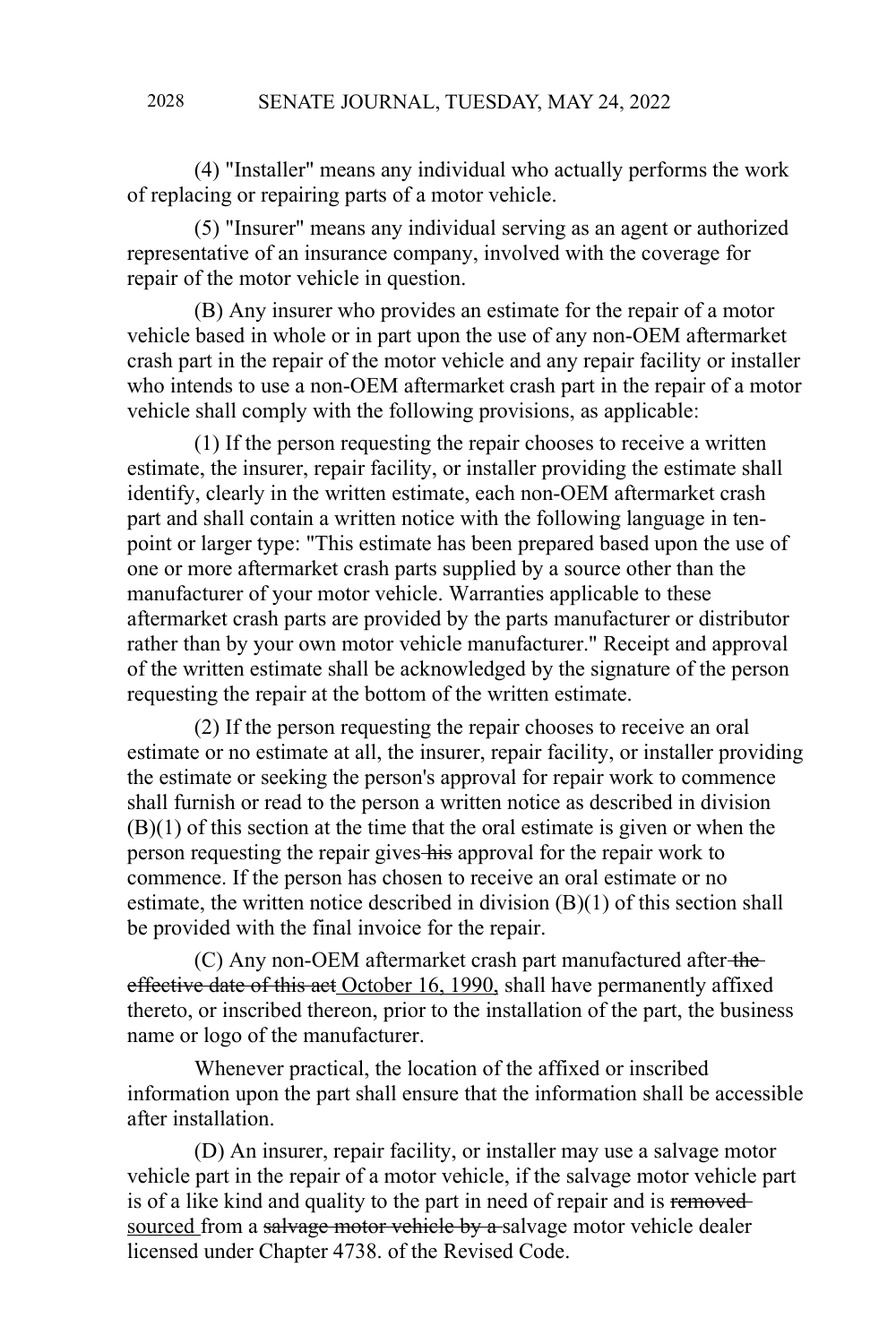(E) Any violation of this section in connection with a consumer transaction as defined in section 1345.01 of the Revised Code is an unfair and deceptive act or practice as defined by section 1345.02 of the Revised Code."

In line 188, delete "section" and insert "sections 1345.81 and"

In line 189, delete "is" and insert "are"

Attest: Bradley J. Young, Clerk.

Said amendments were laid over under the rule.

### **Message from the House of Representatives**

Mr. President:

I am directed to inform you that the House of Representatives has passed the following bills in which the concurrence of the Senate is requested:

**H. B. No. 242** -Representatives Young, B., Weinstein

Cosponsors: Representatives Lipps, Hoops, Stewart, Brent, Riedel, O'Brien, Galonski, Boggs, Russo, Miller, J., Click, Miranda, Jarrells, Johnson, Schmidt, Lepore-Hagan, Miller, A., Young, T., Jones, Sheehy, Ingram, White, Leland, Liston, Abrams, Baldridge, Bird, Blackshear, Brown, Carruthers, Creech, Cross, Crossman, Davis, Denson, Fraizer, Hall, Hicks-Hudson, Hillyer, Humphrey, John, Kick, Lampton, Loychik, Manning, Oelslager, Patton, Pavliga, Plummer, Ray, Robinson, Skindell, Smith, K., Smith, M., Stein, Sweeney, Troy, Upchurch, West, Wilkin

To enact section 5.294 of the Revised Code to designate April as "Autism Acceptance Month."

### **H. B. No. 333** -Representatives Miranda, White

Cosponsors: Representatives Carfagna, Ingram, Troy, Smith, K., Smith, M., Weinstein, Miller, J., Miller, A., Brent, Young, T., Sheehy, Sobecki, Addison, Boggs, Brown, Carruthers, Crossman, Davis, Denson, Edwards, Hicks-Hudson, Jarrells, Jones, Leland, Lepore-Hagan, Liston, Manning, O'Brien, Robinson, Russo, Skindell, Sweeney, Upchurch, West, Speaker Cupp

To enact section 3319.091 of the Revised Code to require the Department of Education to make recommendations for a job description for school counselors and to designate at least one staff member as a school counselor liaison.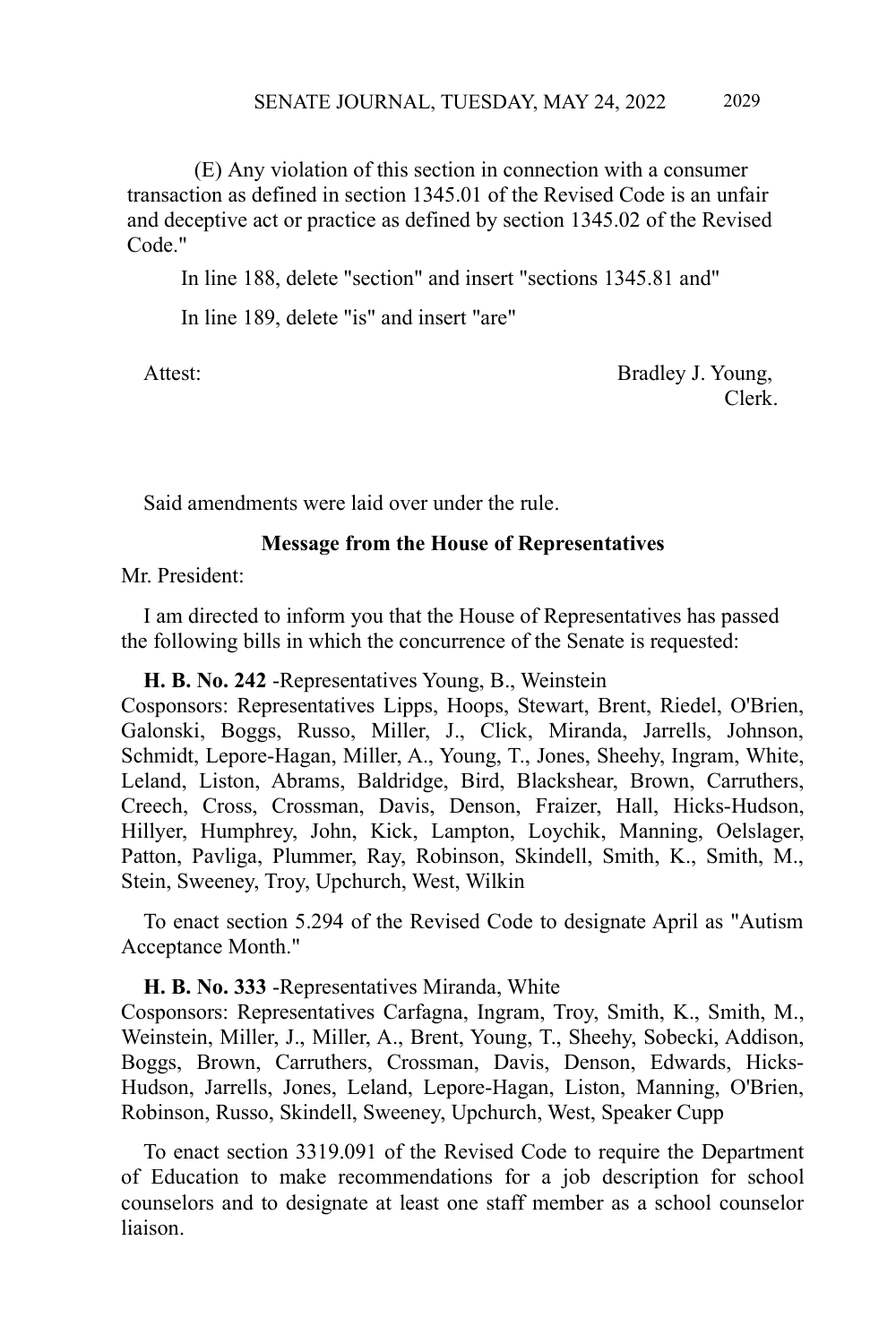### **Sub. H. B. No. 343** -Representative White

Cosponsors: Representatives Seitz, Stewart, Carfagna, Galonski, Ginter, Young, T., Leland, Abrams, Addison, Baldridge, Blackshear, Brent, Brown, Carruthers, Click, Creech, Crossman, Davis, Denson, Hicks-Hudson, Jarrells, LaRe, Lepore-Hagan, Manning, Miller, J., Miranda, O'Brien, Oelslager, Patton, Richardson, Riedel, Robinson, Russo, Schmidt, Sheehy, Skindell, Smith, K., Smith, M., Stein, Swearingen, Sweeney, Upchurch, Weinstein, West, Speaker Cupp

To amend sections 9.39, 109.42, 109.91, 149.43, 1901.31, 1907.20, 2151.356, 2151.358, 2152.20, 2152.81, 2152.811, 2335.35, 2743.191, 2743.70, 2907.02, 2907.05, 2907.10, 2929.18, 2929.20, 2929.22, 2929.28, 2930.01, 2930.02, 2930.03, 2930.04, 2930.05, 2930.06, 2930.062, 2930.08, 2930.09, 2930.11, 2930.12, 2930.13, 2930.14, 2930.15, 2930.16, 2930.17, 2930.18, 2930.19, 2937.11, 2945.481, 2945.482, 2945.72, 2947.051, 2951.041, and 2953.32; to enact new section 2930.07 and sections 2152.203, 2929.281, 2930.011, 2930.041, 2930.042, 2930.043, 2930.044, 2930.051, 2930.063, 2930.071, 2930.072, 2930.121, 2930.131, 2930.161, 2930.162, 2930.171, 2930.191, and 2945.483; and to repeal section 2930.07 of the Revised Code to make changes relative to the rights of crime victims.

### **Am. H. B. No. 353** -Representatives Click, Miranda

Cosponsors: Representatives Carfagna, Creech, Callender, Gross, Jarrells, John, Lightbody, LaRe, Miller, A., Miller, J., Patton, Russo, Smith, K., Young, T., White, Ferguson, Weinstein, Leland, Addison, Baldridge, Blackshear, Boggs, Brent, Brown, Carruthers, Crossman, Davis, Fowler Arthur, Fraizer, Ginter, Hall, Hillyer, Ingram, Johnson, Kick, Lepore-Hagan, McClain, O'Brien, Oelslager, Richardson, Riedel, Robinson, Roemer, Schmidt, Smith, M., Stein, Stephens, Stevens, Sweeney, Upchurch, West, Young, B., Speaker Cupp

To enact section 3345.024 of the Revised Code to enact "The Testing Your Faith Act" to require each state institution of higher education to adopt a policy providing students with religious accommodations.

### **Am. H. B. No. 364** -Representative Patton

Cosponsors: Representatives Carruthers, Ginter, Hoops, Jones, Loychik, Manning, Seitz, Stephens, Troy

To amend section 4909.172 of the Revised Code to make changes to the application process for the waterworks infrastructure improvement surcharge.

### **Sub. H. B. No. 372** -Representatives Ray, Roemer

Cosponsors: Representatives Johnson, Click, Abrams, Carruthers, Cutrona, Dean, Fraizer, Ginter, Gross, John, Jones, Lampton, Loychik, Merrin, Oelslager, Seitz, Stevens, White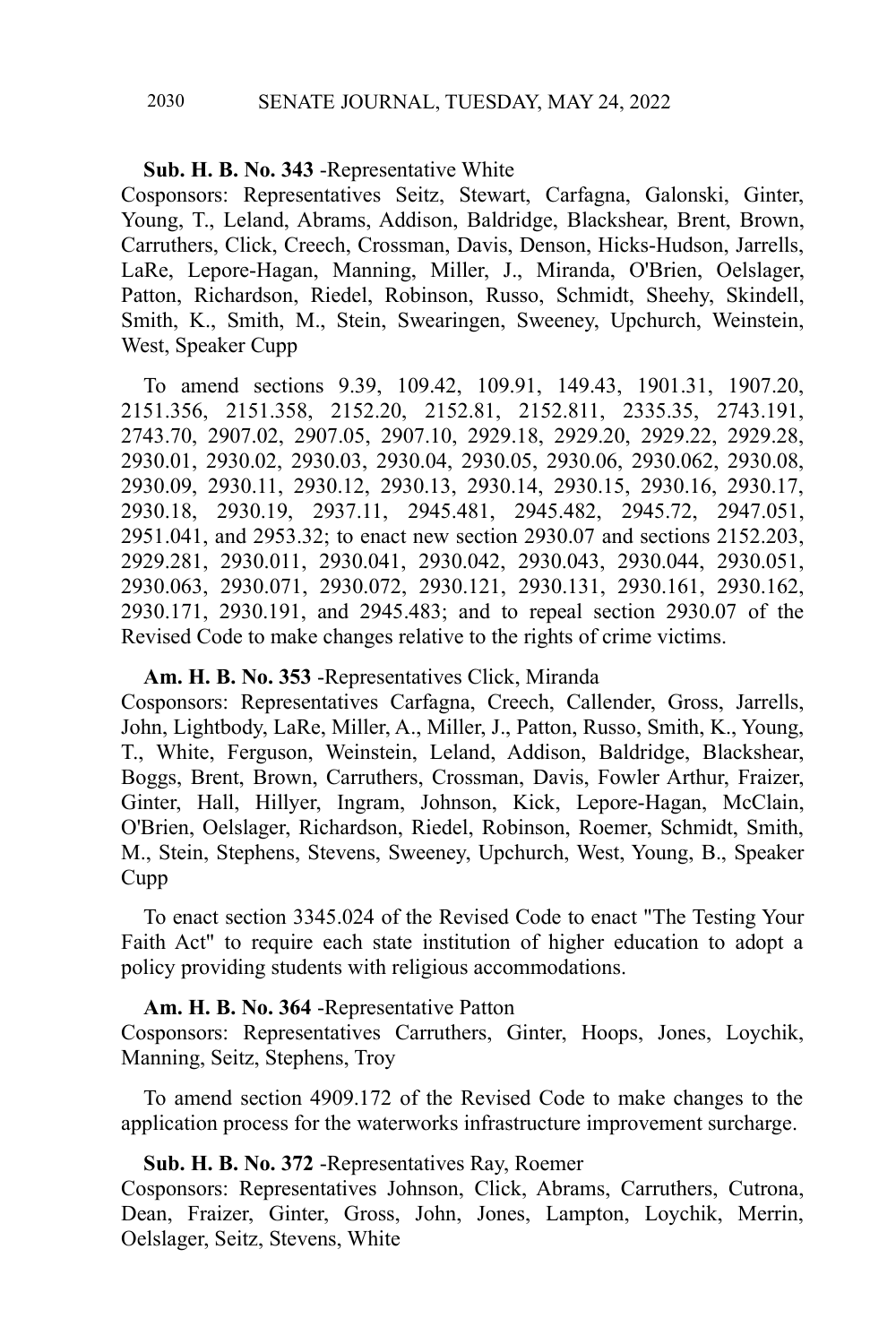To amend sections 3781.19 and 3781.20 and to enact section 3781.21 of the Revised Code to make changes to the law relating to building inspections.

### **Am. H. B. No. 377** -Representatives Hall, Swearingen

Cosponsors: Representatives Riedel, Click, Seitz, Carfagna, White, Jones, Callender, Edwards, Roemer, West, Abrams, Addison, Baldridge, Blackshear, Brent, Brown, Carruthers, Cross, Cutrona, Davis, Denson, Fraizer, Ghanbari, Hicks-Hudson, Humphrey, Ingram, Jarrells, Leland, Lepore-Hagan, Lipps, Liston, Loychik, Miller, J., Miranda, O'Brien, Oelslager, Robinson, Russo, Sheehy, Smith, K., Smith, M., Sweeney, Troy, Upchurch, Weinstein, Young, T., Speaker Cupp

To amend Section 220.11 of H.B. 168 of the 134th General Assembly to make an appropriation related to coronavirus local fiscal recovery.

### **Am. Sub. H. B. No. 422** -Representatives Fraizer, West

Cosponsors: Representatives Click, Creech, Ferguson, Hall, Lipps, Seitz, Stoltzfus, Ingram, Sobecki, Wiggam, Carruthers, Fowler Arthur, Gross, Merrin

To amend sections 701.10, 729.49, 735.29, and 743.04 and to enact sections 319.65, 701.101, 701.102, 701.20, 701.21, 701.22, 701.23, 701.24, 701.25, 701.26, 729.491, 729.492, 735.291, 743.041, 3745.15, 3745.151, 3745.152, 3745.153, 3745.154, 3745.155, 3745.156, 3745.157, 3745.158, 3745.159, 3745.1510, and 3745.1511 of the Revised Code regarding limitations on recovery and lien imposition by municipalities against property owners of non-owner-occupied properties for unpaid water, sewer, and disposal services rates and charges.

### **Sub. H. B. No. 542** -Representatives Roemer, Sobecki

Cosponsors: Representatives Fraizer, Carruthers, Gross, Hicks-Hudson, Humphrey, Ingram, Jarrells, Leland, Lepore-Hagan, Miller, J., O'Brien, Pavliga, Plummer, Sheehy, Young, T., West

To amend sections 2925.01, 3333.26, 4709.01, 4709.07, 4709.08, 4709.09, 4709.11, 4709.12, 4709.14, 4709.99, 4713.01, 4713.02, 4713.06, 4713.07, 4713.071, 4713.08, 4713.081, 4713.09, 4713.10, 4713.14, 4713.141, 4713.16, 4713.17, 4713.25, 4713.28, 4713.30, 4713.31, 4713.34, 4713.35, 4713.39, 4713.41, 4713.46, 4713.49, 4713.55, 4713.56, 4713.58, 4713.59, 4713.60, 4713.61, 4713.62, 4713.63, 4713.64, 4713.641, 4713.66, 4713.69, and 4713.99; to enact new sections 4709.02, 4709.03, 4709.05, 4709.10, 4709.13, 4713.44, and 4713.45 and sections 4709.031, 4709.051, 4709.071, 4709.072, 4709.073, 4709.091, 4709.111, and 4709.112; and to repeal sections 4709.02, 4709.03, 4709.05, 4709.10, 4709.13, 4709.23, 4713.26, 4713.36, 4713.44, and 4713.45 of the Revised Code to make changes to the law governing the regulation of cosmetologists and barbers.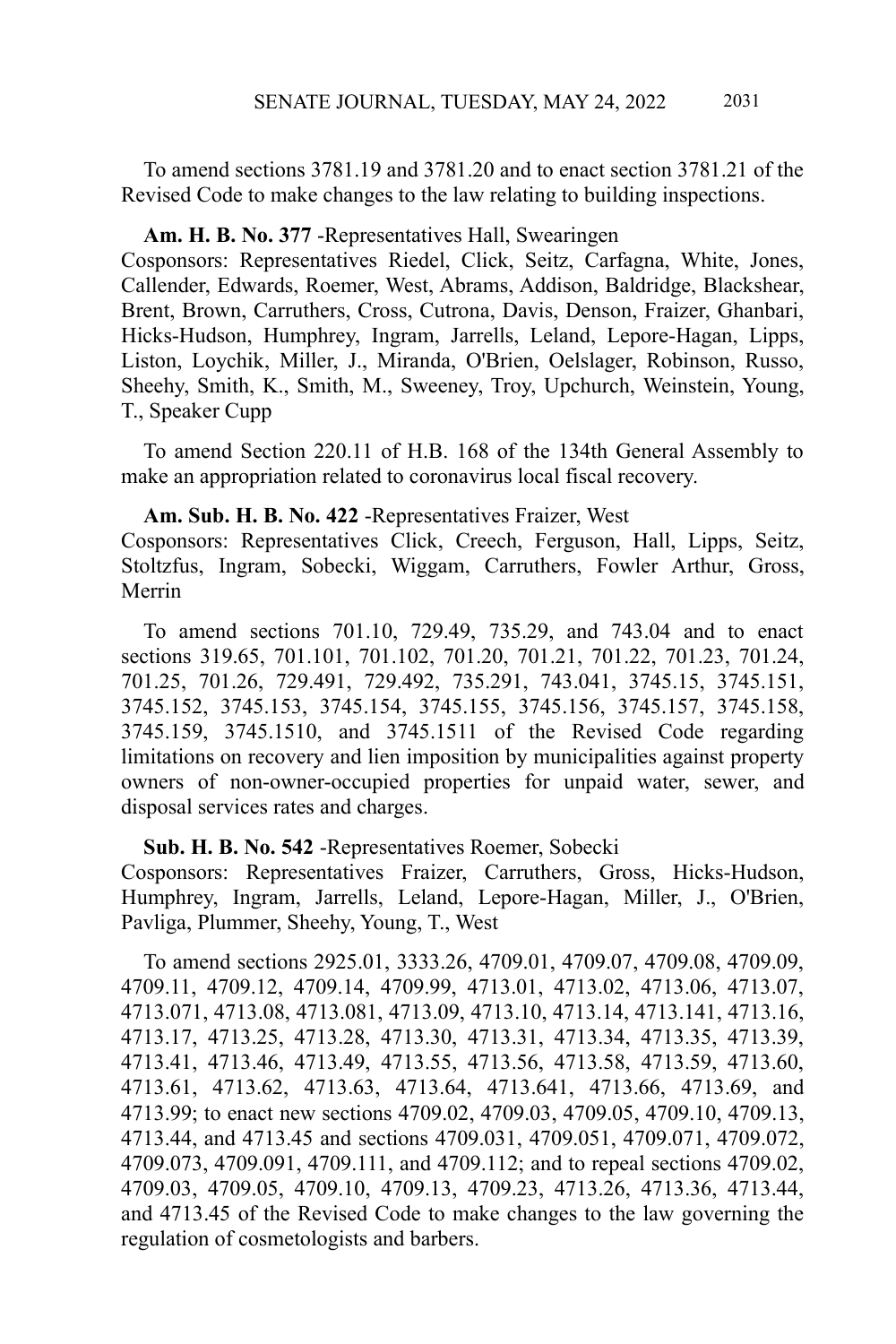### **Sub. H. B. No. 545** -Representatives Abrams, Baldridge

Cosponsors: Representatives LaRe, Seitz, Miller, K., Young, T., Jones, White, Ghanbari, Gross, Richardson, Miller, A., Miller, J., Brown, Carruthers, Click, Edwards, Ginter, Hall, Hillyer, John, Leland, Lepore-Hagan, Liston, McClain, Miranda, O'Brien, Oelslager, Patton, Pavliga, Plummer, Ray, Roemer, Schmidt, Stein, Swearingen, Weinstein, Speaker Cupp

To amend section 4735.05 and to enact sections 2317.023 and 4113.42 of the Revised Code to generally allow for privileged testimonial communications between a peer support team member and an individual receiving peer support services or advice from the team member.

### **Sub. H. B. No. 564** -Representative Koehler

Cosponsors: Representatives Seitz, Ginter, Carruthers, Abrams, Creech, Fraizer, Gross, Hall, Holmes, Jones, Kick, Miller, J., Miller, K., Stein, Wiggam

To amend section 3501.054 of the Revised Code to permit certain public officials to collaborate with or accept money from a nongovernmental person or entity for using a building to train precinct election officials, to temporarily expand the category of first responders of certain townships who are considered part-time for purposes of health coverage, and to declare an emergency.

### **Am. H. B. No. 567** -Representatives Stewart, Brown

Cosponsors: Representatives Smith, K., Miller, A., Humphrey, Young, T., LaRe, Lanese, Carfagna, Koehler, Fraizer, Crossman, Manning, Hillyer, Hall, Galonski, Kick, Leland, Merrin, Skindell, White, Brent, Hicks-Hudson, Jarrells, Lepore-Hagan, O'Brien, Patton, Pavliga, Russo, Sheehy, Wiggam

To amend section 2303.12 of the Revised Code to generally require the clerk of the court of common pleas to make available the court's general docket, including documents on each civil case file, on the clerk of court's web site.

Attest: Bradley J. Young, Clerk.

Said bills were considered the first time.

### **Message from the House of Representatives**

Mr. President:

I am directed to inform you that the House of Representatives has concurred in the Senate amendments to: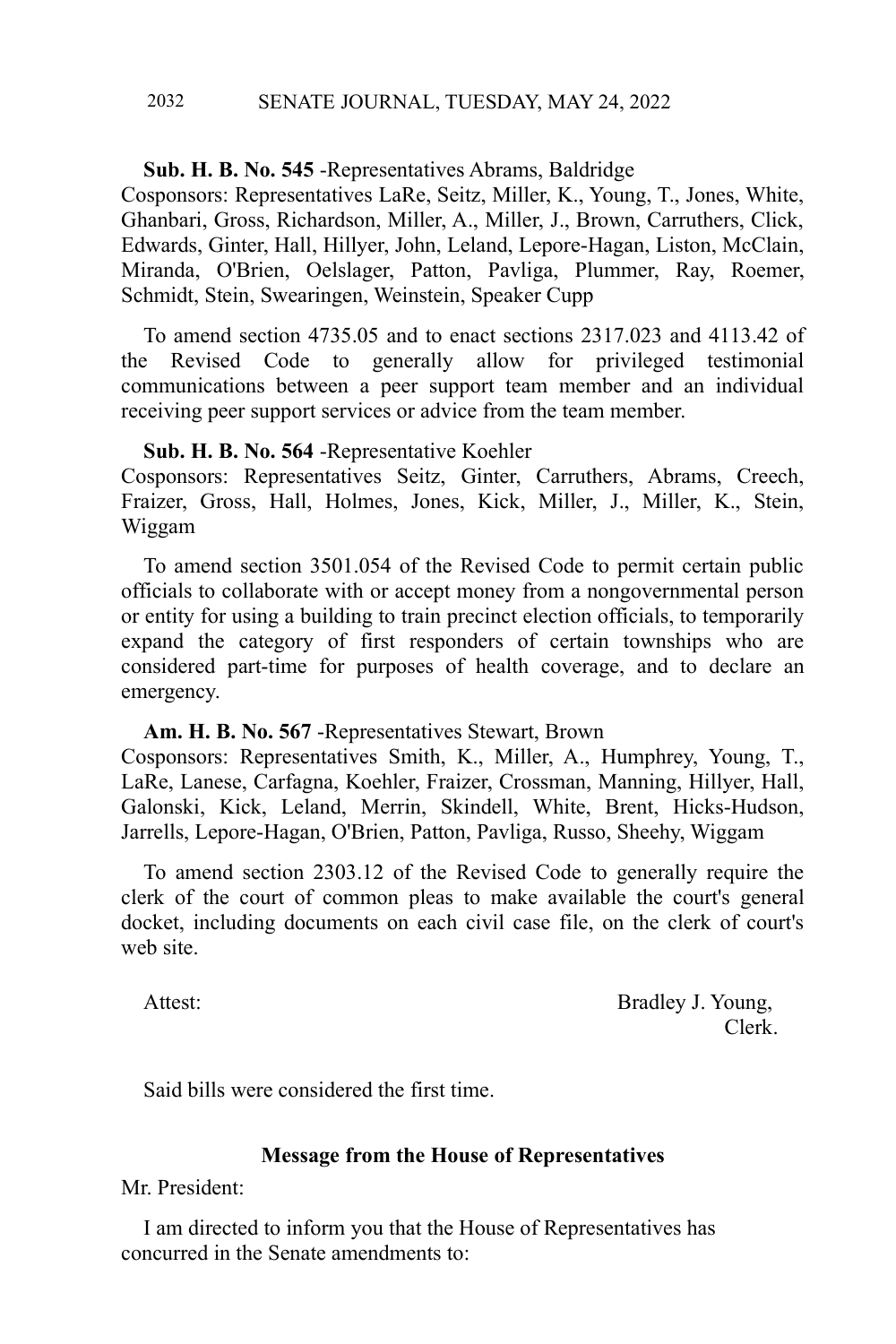# **Sub. H. B. No. 338-Representative Hoops – et al.**

Attest: Bradley J. Young, Clerk.

### **Message from the House of Representatives**

Mr. President:

I am directed to inform you that the House of Representatives has adopted the following concurrent resolution in which the concurrence of the Senate is requested:

**H. C. R. No. 28** -Representative Stewart

Cosponsors: Representatives Bird, Carfagna, Fraizer, Hall, John, Riedel, Boggs, Cross, Hoops, Humphrey, Lampton, Leland, Liston, Merrin, O'Brien, Russo, Stevens, West, Young, T.

To urge the National Collegiate Athletics Association to restore the vacated wins and records from the 2010 football season of the Ohio State University.

Attest: Bradley J. Young, Clerk.

The question being, "Shall the concurrent resolution, **H. C. R. No. 28**, be adopted?

On the motion of Senator Hackett, **H. C. R. No. 28** was referred to the Committee on Rules and Reference.

# **Message from the House of Representatives**

Mr. President:

I am directed to inform you that the Speaker of the House of Representatives has signed the following bills:

**Am. Sub. H. B. No. 30**-Representatives Wiggam, Kick – et al. **Sub. H. B. No. 338**-Representative Hoops – et al.

Attest: Bradley J. Young, Clerk.

The President signed said bills.